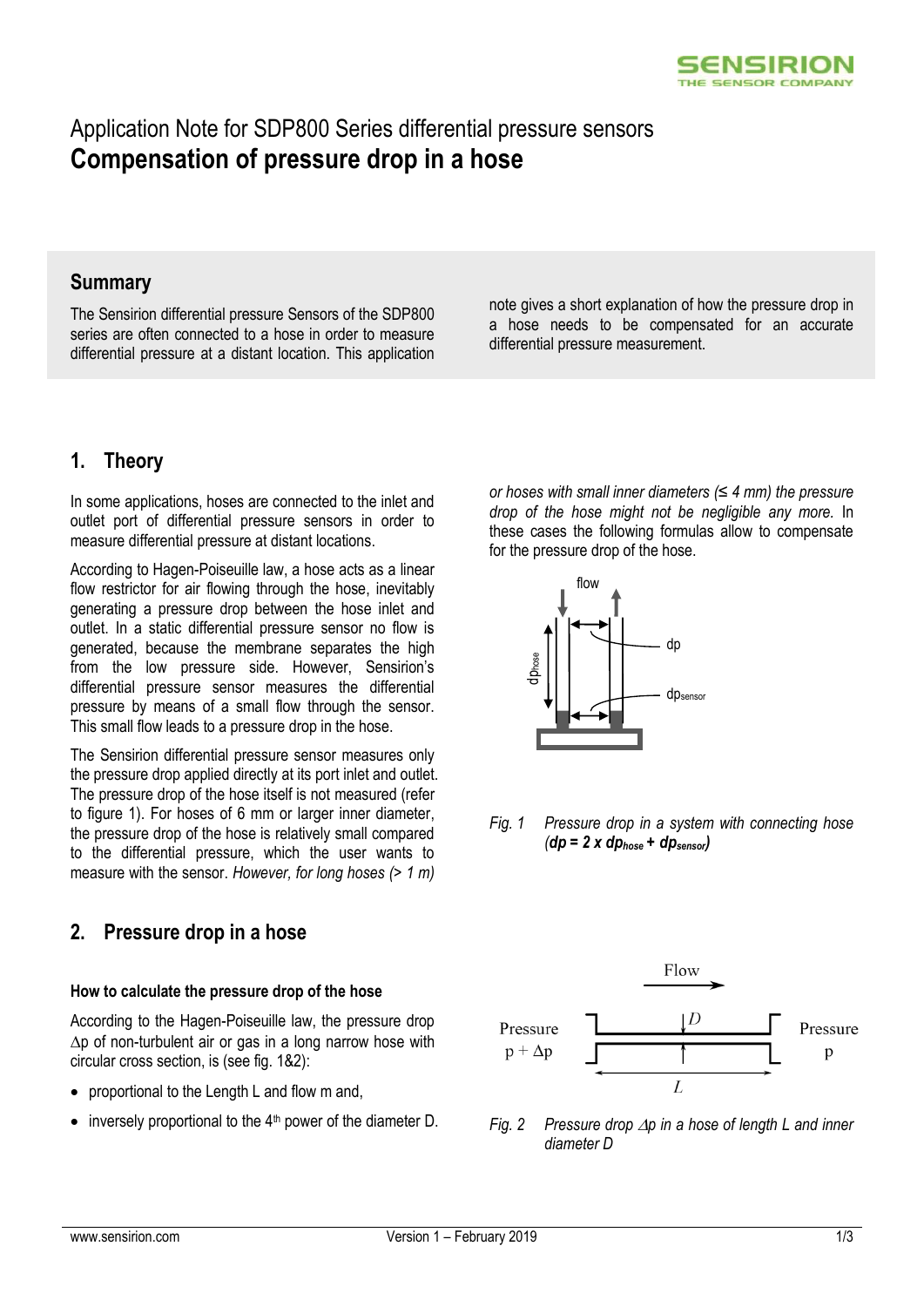JSIRI **SENSOR COMP** 

Each DP sensor model has its own flow vs. dp characteristic, which depends on the combination of linear and orifice type inner sensor flow path design (fig 3).



#### *Fig. 3 Correlation of dp vs. flow for SDP800 (blue solid line)*

With the SDP800 differential pressure sensor output measured at the end of the hose we can calculate the effective differential pressure at the beginning of the hose with the following formula:

$$
dp_{\text{eff}} = \frac{dp_{\text{sensor}}}{1+\varepsilon}
$$

whereas

$$
\varepsilon = -\frac{64}{\pi} \frac{L}{D^4} \frac{\eta_{air}}{\rho_{air}} \frac{m_c}{\Delta p_{sensor}} \left( \sqrt{1 + \frac{8\Delta p_{sensor}}{\Delta p_c}} - 1 \right)
$$
  

$$
\eta_{air} = (18.205 + 0.0484 \times (T[^{\circ}C] - 20)) \times 10^{-6} \frac{Pa}{s}
$$
  

$$
\rho_{air} = (1.1885 \times p_{abs}[bar]) \times \frac{293.15}{(273.15 + T[^{\circ}C])} \frac{kg}{m^3}
$$
  

$$
m_c = 6.17 \times 10^{-7} \frac{kg}{s}
$$
  

$$
\Delta p_c = 62 Pa
$$

**With** 

 $L =$  length of hose (sum of hose length to and from sensor) in meter [m]

 $D =$  diameter of the tube in meter  $[m]$ 

 $\eta_{air}$  = viscosity of air at temperature T in Celsius  $[^{\circ}C]$ 

 $p_{air}$  = density of air at temperature T in  $[^{\circ}C]$ 

 $\Delta p_{\text{sensor}}$  = dp reading of sensor in Pascal [Pa]

 $p_{\text{abs}}$  = absolute air pressure in hose in bar

 $m<sub>c</sub>$ ,  $Δp<sub>c</sub>$  = massflow and dp sensor constants where the linear and quadratic contribution to the dp vs. flow relationship of the SDP800 sensor are equal

#### **Example of pressure drop compensation**

Let us assume the following:

 $L = 3m$  $D = 5$ mm

 $p_{\text{abs}} = 1$  bar

$$
T=25
$$
 °C,  $\Delta p_{\text{sensor}} = 250$  Pa

From the formulas above we derive that:

$$
\eta_{air} = 1.8447x10^{-5} \text{ Pa·s}
$$
\n
$$
\rho_{air} = 1.1686 \text{kg/m}^3,
$$
\n
$$
\varepsilon = -1.82\%
$$
\n
$$
\text{dp}_{eff} = 254.6 \text{ Pa}
$$

#### **Which hose lengths and inner diameter to use**

As a rule of thumb the effect of pressure drop in the hose can be neglected if the error is less than 5%. Therefore, appropriate hose inner diameters are 6 mm or larger.